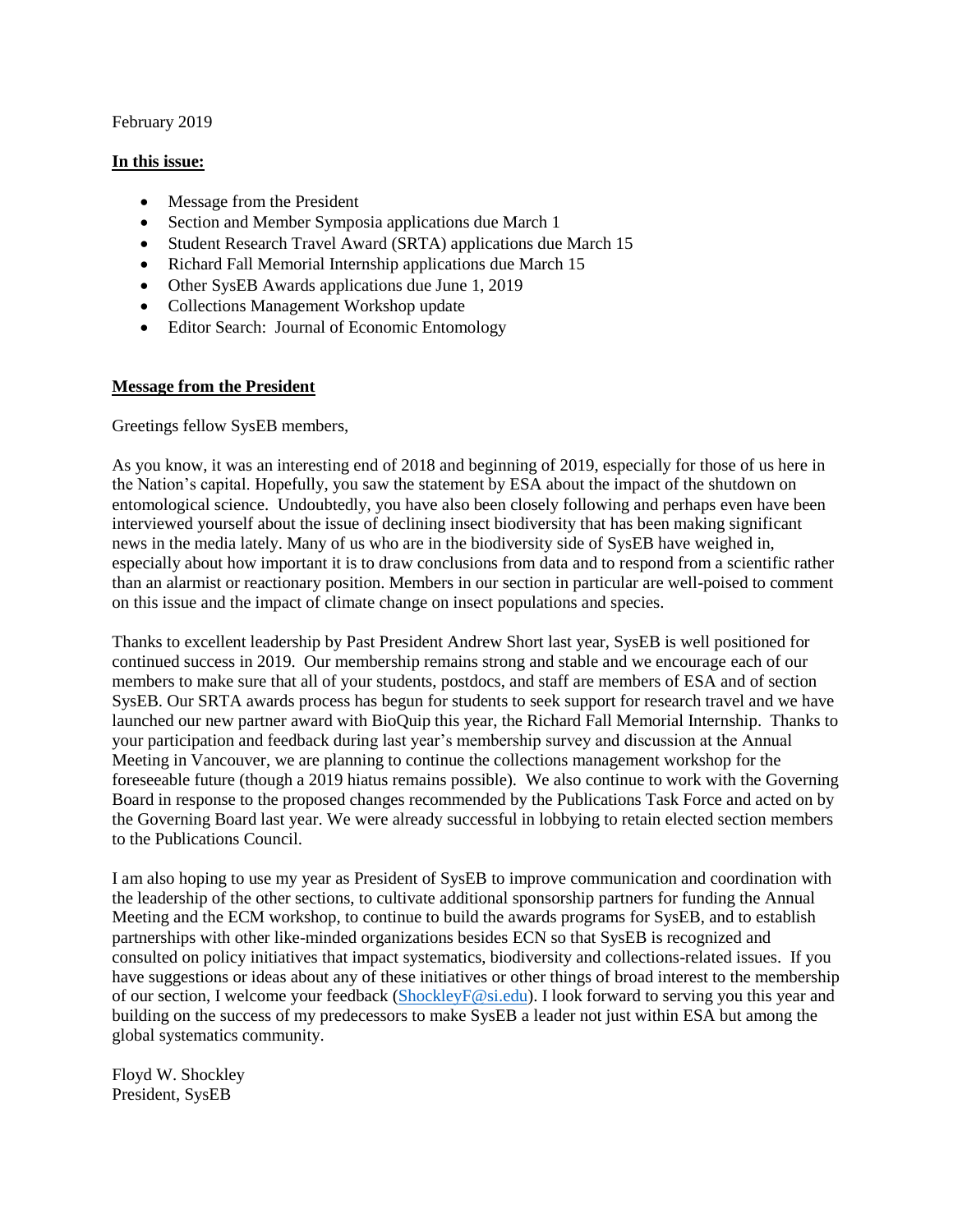### **Call for SysEB Section and Member symposia submissions**

The deadline for Section and Member Symposia submissions for this year's Annual Meeting in St. Louis, MO is March 1. ESA members who are federal employees and were furloughed without access to email in January can request a slight extension by contacting Rosina Romano [\(rromano@entsoc.org\)](mailto:rromano@entsoc.org), but the extension needs to be well justified as selection processes for program, section, and member symposia are all based on that deadline. Submissions for Section Symposia should be overarching in theme to serve the interest of one or more sections; proposals with an engagement component are highly recommended. Submissions for Member Symposia may cover a wide range of topics and subject matter and may be more narrowly focused. The criteria being used this year by the SysEB Governing Council to evaluate and select Section Symposia can be found at [https://www.entsoc.org/frequently-asked-questions](https://www.entsoc.org/frequently-asked-questions-symposium-submissions)[symposium-submissions.](https://www.entsoc.org/frequently-asked-questions-symposium-submissions) To submit a symposium application, please visit [https://www.entsoc.org/events/annual-meeting.](https://www.entsoc.org/events/annual-meeting)

## **Student Research Travel Award (SRTA) applications for 2019 are now being accepted**

The Governing Council of the Systematics, Evolution, and Biodiversity (SysEB) section invites applications for the annual Student Research Travel Award (SRTA) Program. Current undergraduate and graduate students who are members of the SysEB section are eligible to apply. Travel Awards provide funding for student fieldwork and/or research travel to other institutions to enhance research projects. Typical awards range from \$1000 to \$1500. For information on how to apply visit [https://www.entsoc.org/syseb/student-research-travel-award.](https://www.entsoc.org/syseb/student-research-travel-award) Applications are due **Friday, March 15, 2019.** 

# **Richard Fall Memorial Internship: A new undergraduate award for 2019**

Through the generosity of BioQuip Products, SysEB is offering a new award this year. The Richard Fall Memorial Internship was established to provide undergraduate students with hands-on experience working in and with established entomological collections in North America over the summer months. The award amount of \$2,000 is given directly to the student, and is meant to offset living and travel expenses. It is not intended to pay for research expenses. For more detailed information on the criteria of the award and instructions to apply, please visit [https://www.entsoc.org/syseb/fall-memorial.](https://www.entsoc.org/syseb/fall-memorial) Applications are due **Friday, March 15, 2019.** 

### **Other SysEB Awards deadlines**

As in previous years, the deadlines for the Thomas Say Award, the BioQuip Products Undergraduate Scholarship, the Edith Patch Memorial Research Award, and the Snodgrass Memorial Research Award fall later in the year than the SRTA awards and the Fall Internship. The deadline for applications for all of these other awards is **June 1, 2019**. More information about each of these award programs including eligibility requirements, application details and deadlines can be found on the SysEB Awards website: [https://www.entsoc.org/syseb/awards.](https://www.entsoc.org/syseb/awards)

### **Entomological Collections Management Workshop update**

At the moment, we are still waiting to hear from NSF about an extension to provide funding for student travel grants before deciding if we should move forward with the workshop in 2019. In the meantime, the organizers have identified a potential host institution. Larry Gall (Peabody Museum, Yale University) has tentatively agreed to host the workshop with a day-trip down to visit Christine Johnson (AMNH) for a look at their collection. Keep checking the official website for the workshop at